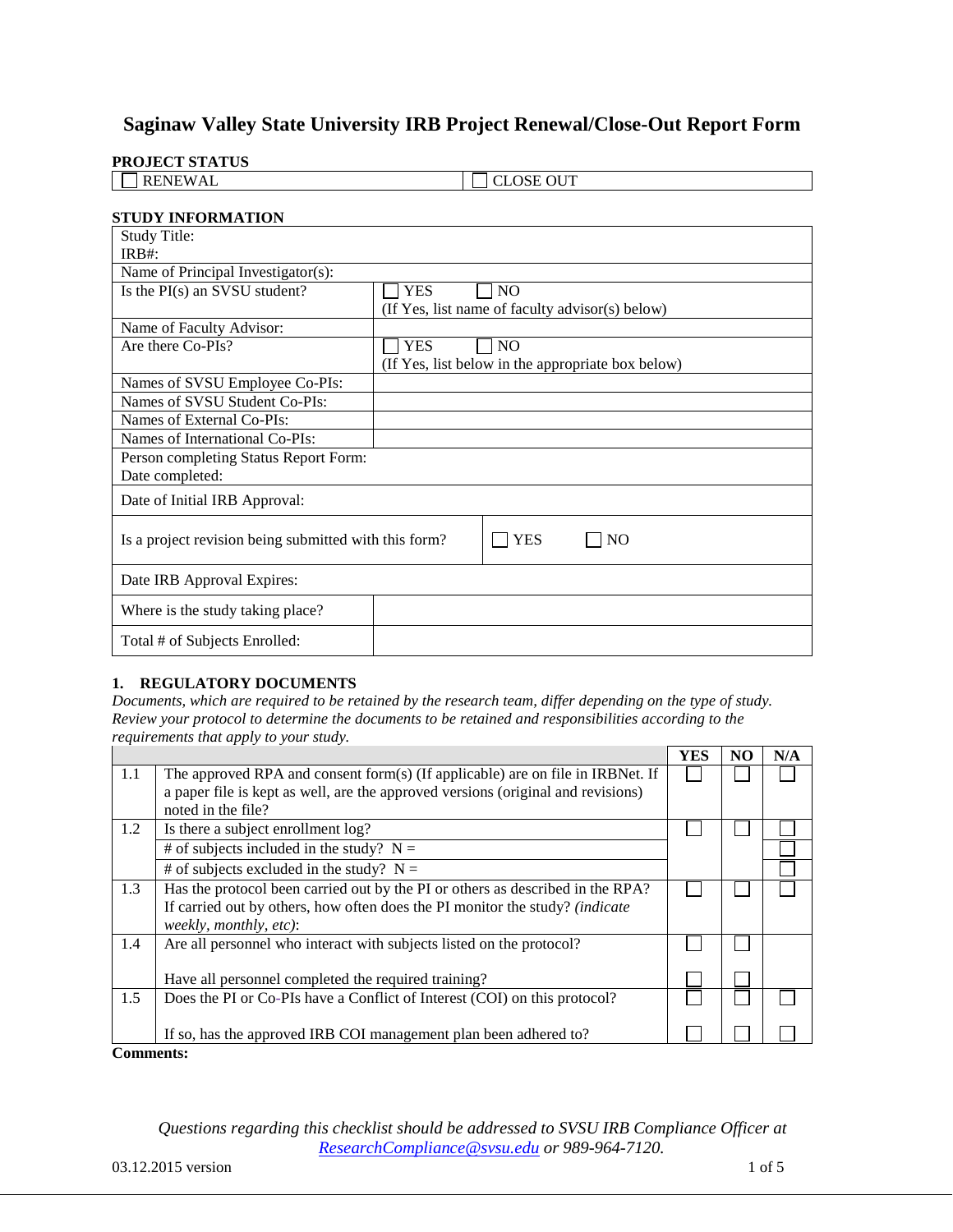#### **2. IRB DOCUMENTATION**

|     |                                                                                                                       | <b>YES</b>        | NO                   | N/A                     |
|-----|-----------------------------------------------------------------------------------------------------------------------|-------------------|----------------------|-------------------------|
| 2.1 | <b>IRB</b> Initial Approval                                                                                           |                   |                      |                         |
|     | Is the data collected/information stored as stated in the RPA?                                                        |                   |                      |                         |
|     | If you collected signed consent forms, where are they stored?                                                         |                   |                      |                         |
|     | Is the information potentially identifying the participants<br>stored in a manner maintaining confidentiality?        |                   |                      |                         |
| 2.2 | <b>Reporting Violations &amp; Other IRB Notifications</b><br>If attaching a separate sheet, please check here: $\Box$ |                   |                      |                         |
|     | List below (if any) the number of unanticipated<br>problems/deviations reported to IRB in the past year.              | Date<br>Submitted | Date<br>Acknowledged | Violation/<br>Deviation |
|     | a.                                                                                                                    |                   |                      |                         |
|     | $b$                                                                                                                   |                   |                      |                         |
|     | c.                                                                                                                    |                   |                      |                         |
|     | $\rm d$ .                                                                                                             |                   |                      |                         |

**Comments:**

#### **3. SUBJECT RECRUITMENT PROCEDURES**

|     |                                                                                                                       | YES | NO | N/A |
|-----|-----------------------------------------------------------------------------------------------------------------------|-----|----|-----|
| 3.1 | Have the subjects been recruited as stated in the RPA?                                                                |     |    |     |
| 3.2 | Are recruitment materials (original and all revisions) on file in<br>IRBNet?                                          |     |    |     |
| 3.3 | If recruitment materials or methods have changed, have they been<br>approved through a revision submitted to the IRB? |     |    |     |

**Comments:**

#### **4. SUBJECT SELECTION CRITERIA**

|     |                                                                                                                                                                                                                           | YES | NO <sub>1</sub> | N/A |
|-----|---------------------------------------------------------------------------------------------------------------------------------------------------------------------------------------------------------------------------|-----|-----------------|-----|
| 4.1 | Does the approved RPA describe how subjects will be<br>included/excluded?                                                                                                                                                 |     |                 |     |
| 4.2 | Has there been a deviation from the approved inclusion/exclusion<br>protocol?                                                                                                                                             |     |                 |     |
| 4.3 | If a subject was included inappropriately, was a protocol<br>deviation or violation submitted to the IRB?                                                                                                                 |     |                 |     |
| 4.4 | If a subject inclusion/exclusion criteria checklist for each subject<br>was created and approved for this project, does the checklist<br>include the dated signature/initials of the person obtaining the<br>information? |     |                 |     |

**Comments:**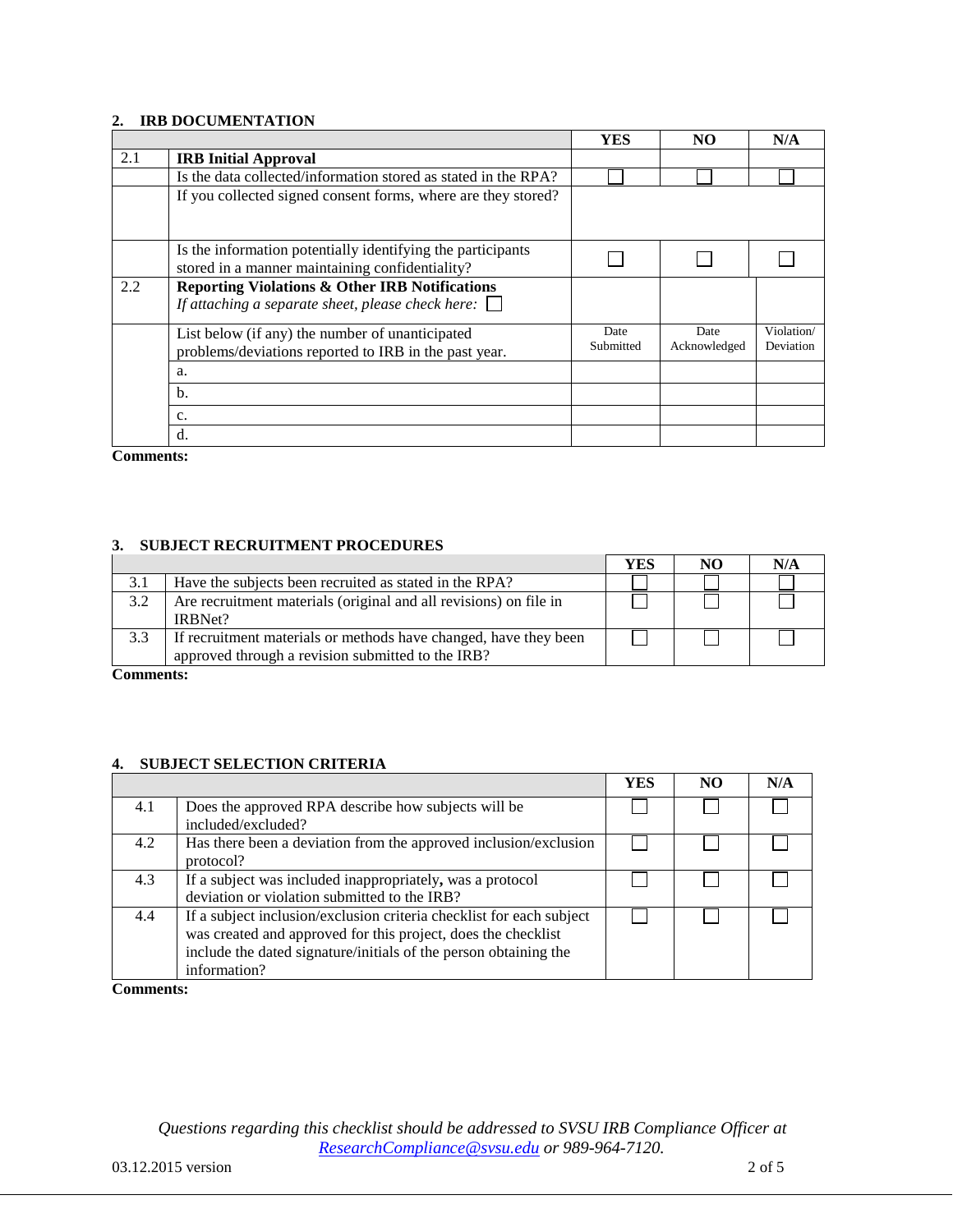### **5. SUBJECT ENROLLMENT**

|     |                                                                                                                     | YES   | N <sub>O</sub> | N/A |
|-----|---------------------------------------------------------------------------------------------------------------------|-------|----------------|-----|
| 5.1 | Were the number of subjects enrolled the same as the number of<br>subjects you intended to enroll?                  |       |                |     |
| 5.2 | Were there any withdrawals of subjects from the research since<br>the last IRB review?                              |       |                |     |
| 5.3 | Have you received any complaints about your research since the<br>last IRB review?                                  |       |                |     |
| 5.4 | If you wish to renew your project, will you be enrolling new<br>subject?                                            |       |                |     |
| 5.5 | If you plan on enrolling new subjects, please list the number of<br>subjects you hope to enroll in the coming year. | $n =$ |                |     |

**Comments:**

#### **6. INFORMED CONSENT**

| 6.1 | Is the document, email or script that you are using to gain<br>consent approved by the IRB?     | YES           | NO | N/A                    |
|-----|-------------------------------------------------------------------------------------------------|---------------|----|------------------------|
| 6.2 | If the approved consent form(s) was stamped, are you using<br>the stamped version?              |               |    |                        |
| 6.3 | If you are requesting a renewal, do you need consent<br>$form(s)$ to be re-stamped?             |               |    |                        |
| 6.4 | How many different consent forms (i.e. adult subjects,<br>minors) are being used in this study? | $n=$          |    |                        |
| 6.5 | How many times have the consent form(s) been revised<br>after initial approval?                 | $n=$          |    |                        |
| 6.6 | Provide the approval and expiration date for each revised<br>version of the consent form.       | Approval date |    | <b>Expiration</b> date |
|     | a.                                                                                              |               |    |                        |
|     | b.                                                                                              |               |    |                        |
|     | $C_{\star}$                                                                                     |               |    |                        |
|     | d.                                                                                              |               |    |                        |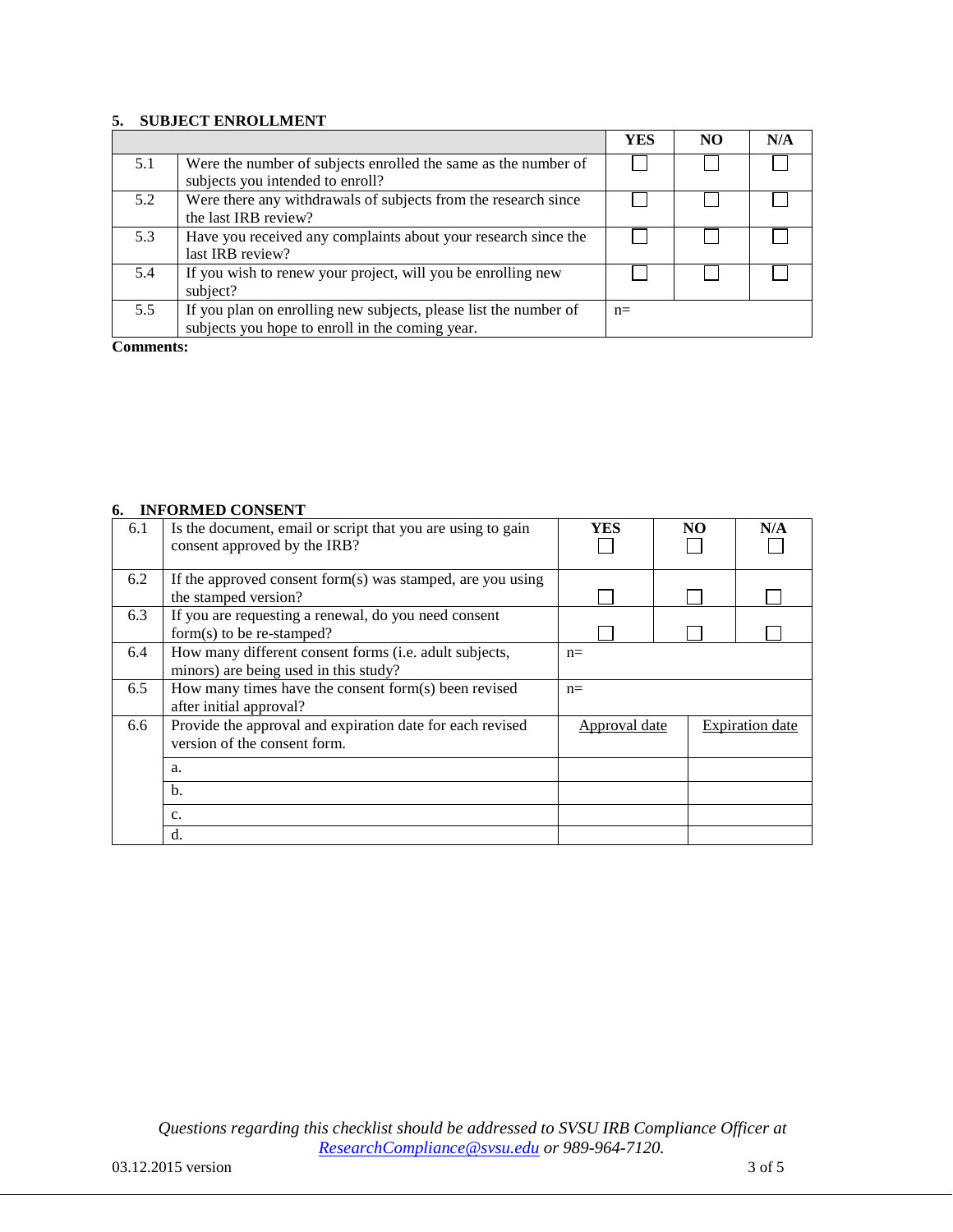For projects that **require written consent**, please randomly select subject files to inspect and c**omplete sections 6.7 – 6.13**. (You may use a sample of subject files or all subject files.)

If your project has obtained a **waiver of written documentation of consent** or a **waiver of consent**, check this box  $\Box$  and **proceed to section 7**.

| 6.7           | Subject file #                     |            | Did the<br>Subject Sign? | Date subject<br>signed                                     | Which version<br>is signed? |            | Name of<br>PI/Co-PI that | Date PI/CoPI<br>signed |
|---------------|------------------------------------|------------|--------------------------|------------------------------------------------------------|-----------------------------|------------|--------------------------|------------------------|
|               |                                    |            |                          |                                                            | Use expiration              |            | signed                   |                        |
|               |                                    | <b>YES</b> | NO                       |                                                            | date                        |            |                          |                        |
| a.            |                                    |            |                          |                                                            |                             |            |                          |                        |
| $\mathbf b$ . |                                    |            |                          |                                                            |                             |            |                          |                        |
| c.            |                                    |            |                          |                                                            |                             |            |                          |                        |
| $d$ .         |                                    |            |                          |                                                            |                             |            |                          |                        |
|               |                                    |            |                          |                                                            |                             | <b>YES</b> | N <sub>O</sub>           | N/A                    |
| 6.8           |                                    |            |                          | Did each subject (or representative for minors, etc.) sign |                             |            |                          |                        |
|               | their own consent form?            |            |                          |                                                            |                             |            |                          |                        |
| 6.9           | Is each consent form dated?        |            |                          |                                                            |                             |            |                          |                        |
| 6.10          | form?                              |            |                          | Did each subject receive a copy of the signed consent      |                             |            |                          |                        |
| 6.11          | documented?                        |            |                          | Is subject's receipt of a copy of the signed consent form  |                             |            |                          |                        |
| 6.12          | Was any invalid consent form used? |            |                          |                                                            |                             |            |                          |                        |
| 6.13          | to IRB?                            |            |                          | If yes, was a protocol deviation or violation submitted    |                             |            |                          |                        |

**Comments:**

#### **7. RISKS AND BENEFITS**

| 7.1 | Were the actual risks and benefits as anticipated?    | YES | NO |
|-----|-------------------------------------------------------|-----|----|
|     | (If No, please explain in comments section.)          |     |    |
| 7.2 | Did any new findings come to light that changed the   | YES | NO |
|     | risks/benefits of the study? (If Yes, please describe |     |    |
|     | the findings and any actions taken in the comments    |     |    |
|     | section.)                                             |     |    |
|     | If yes, were these findings communicated to the       |     |    |
|     | subjects?                                             |     |    |

**Comments:**